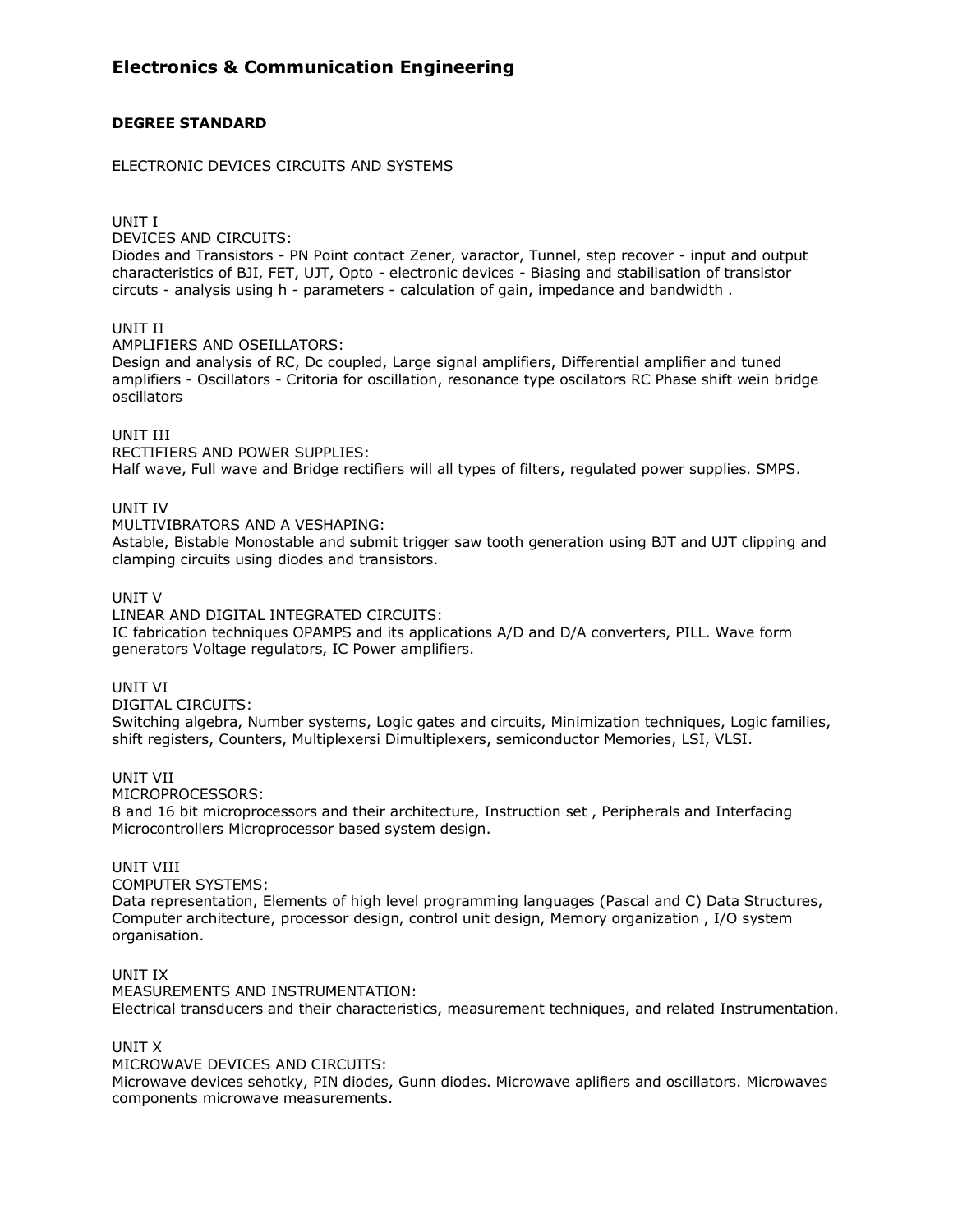PAPER II

COMMUNICATION ENGINEERING

UNIT I

AM/FM TRANSMITTERS AND RECEIVERS: AMPLITUDE, FREQUENCY AND PHASE MODULATIONS: Definitions and equations, modulation, index -Frequency spectrum of AM/FM signals, modulators and demodulators - Diode detecter, slope detector, Balanced slope detector foster seely discriminator Ratio detector. Transmitters: Allocation of frequency for various services, High power transmitter, Aerial coupling. Receiver: Superbeter odyne, SSB and FM receivers noise considerations. Digital communication: PCM, TDM and FDM.

# UNIT II

TRANSMISSIONLINES, ANTENNAS AND WAVE PROBAGATION:

Transmission lines and Wave guides:

Characteristic impedance of transmission lines, standing waves - matching using smith chartrectangular and circular wave guides - resorators, isolatored circulators and direction couplors. Antennas: Isotropic radiator, dipole, vertical antenna, resonant and non-resonant antennas - arrays - VHF, UHF, Microwave antennas - radiations pattern for the above antennas. Wave propagation: Ground wave, surface wave, HF and LOS propagation.

# UNIT III

ANALOG AND DIGITAL SIGNAL PROCESSING:

Signals and systems:

Introduction - Vector space - concepts - Representation of signals - Linear time invariant systems discrete time signals and discrete time systems.

Analog Signal Processing:

Circuit and Network Theorems, Four Terminal Networks - I, II, Lattice, Bridge - T networks, Equalizers, wave filters, Attenuators.

Digital:

Linear shift invariant systems - DFT and FFT - FIR and IIR and digitel filters - Design methods, FFT - Wiener and matched filters applications.

# UNIT IV

TELEVISION:

Television systems and standards: CCIR standards, NTSC, PAL, SECAM system Black and White transmission - scanning, blanking and synchroaising pulses. Monochrome Reception: Common, Video and Sound Circuits, Synchronizing circuits vertical deflection circuits, horizontal deflection circuits. Colour Transmission and Reception: Colorimetry, Generation of RGB signals, compatibility with monochroms TV and with band width, PAL encoding techniques, PAL decoders, colour TV picture tubes, Remote Tuning of TV Receivers.

# UNIT V

RADAR SYSTEMS:

Radar equations - range, minimum detectable signal, rader cross section, PRF and range ambiguities, Propogation effects and system losses. Types: CW, doppler, FM-CW, MTI, and pulse doppler Radar. Tracking techniques, conical and monopoles, Tracking-in range and tracking in doppler. Radar Transmitter & Receiver: Radar Transmitter source and Modulators, Radar antennas Radar receivers, Duplexers and Displays.

# UNIT VI

SATELLITE COMMUNICATION:

Orbit and Launch: Equation of Motion, tracking and orbit determination, satellite launches, satellite performance, station keeping, system Co-ordination and control.

UNIT VII COMMUNICATION SYSTEMS: